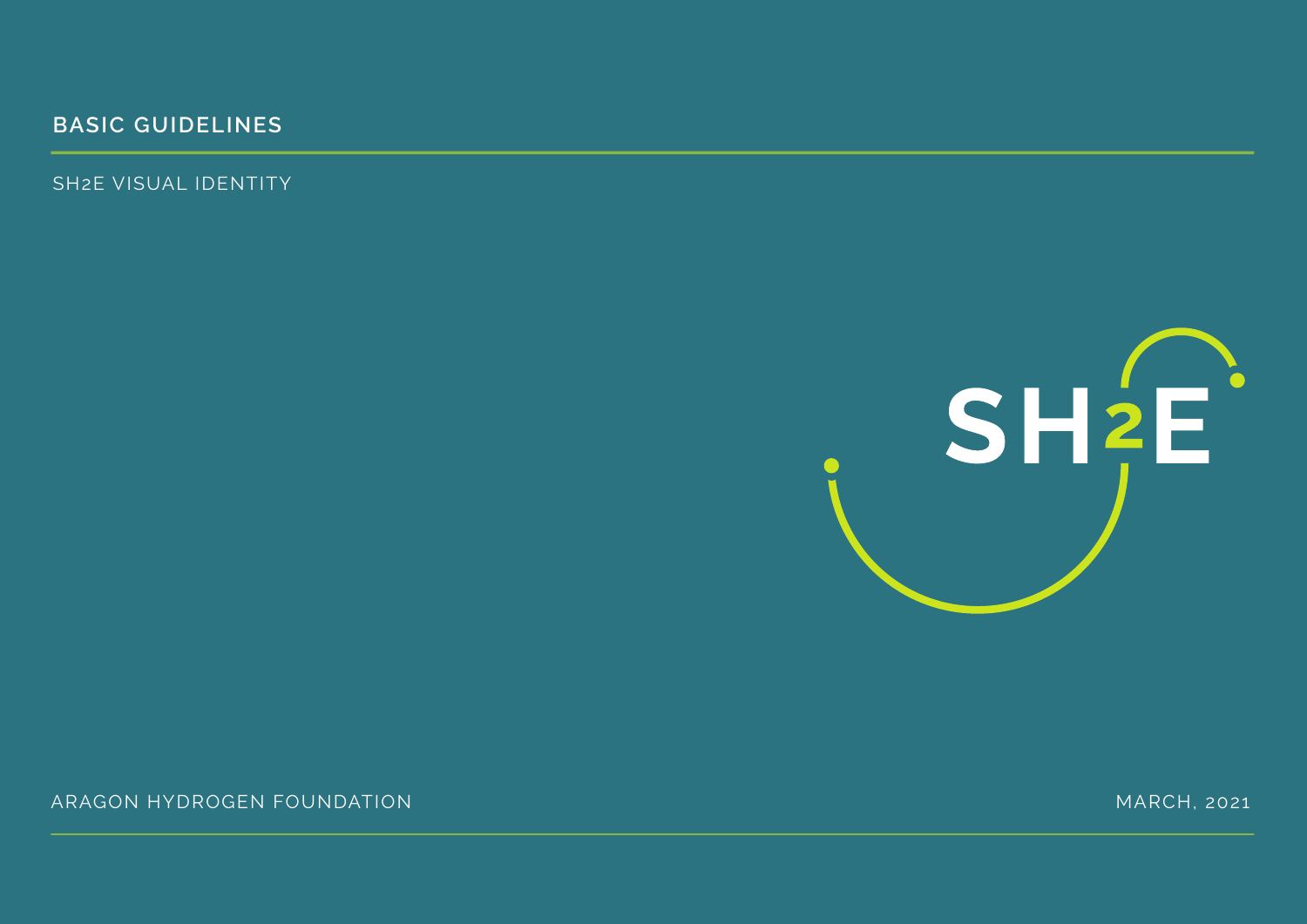#### **BASIC GUIDELINES 2**

#### INTRO & INDEX

The objective of this Basic User Guidelines is to unify the graphic elements of communication, internal and external, of the SH2E Visual Identity.

This document determines the rules to be followed in terms of design, advertising and communication in general, in order to provide consistency to all visual applications that are made to maintain coherence in the image of the project.

The manual is a basic instrument that requires efficient implementation and strict control. The correct and homogeneous application of a Visual Identity is decisive for the brand to obtain recognition and notoriety.

#### **LOGOTYPES**

| <b>CONSTRUCTION</b>             | 3  |
|---------------------------------|----|
| <b>BLACK AND WHITE VERSIONS</b> | 4  |
| <b>COLOUR VERSIONS</b>          | 5  |
| <b>PROPORTIONS AND SIZES</b>    | 6  |
| <b>FONTS</b>                    | 7  |
| <b>COLOURS</b>                  | 8  |
| <b>PERMITTED USES</b>           | 9  |
| <b>PROHIBITED USES</b>          | 10 |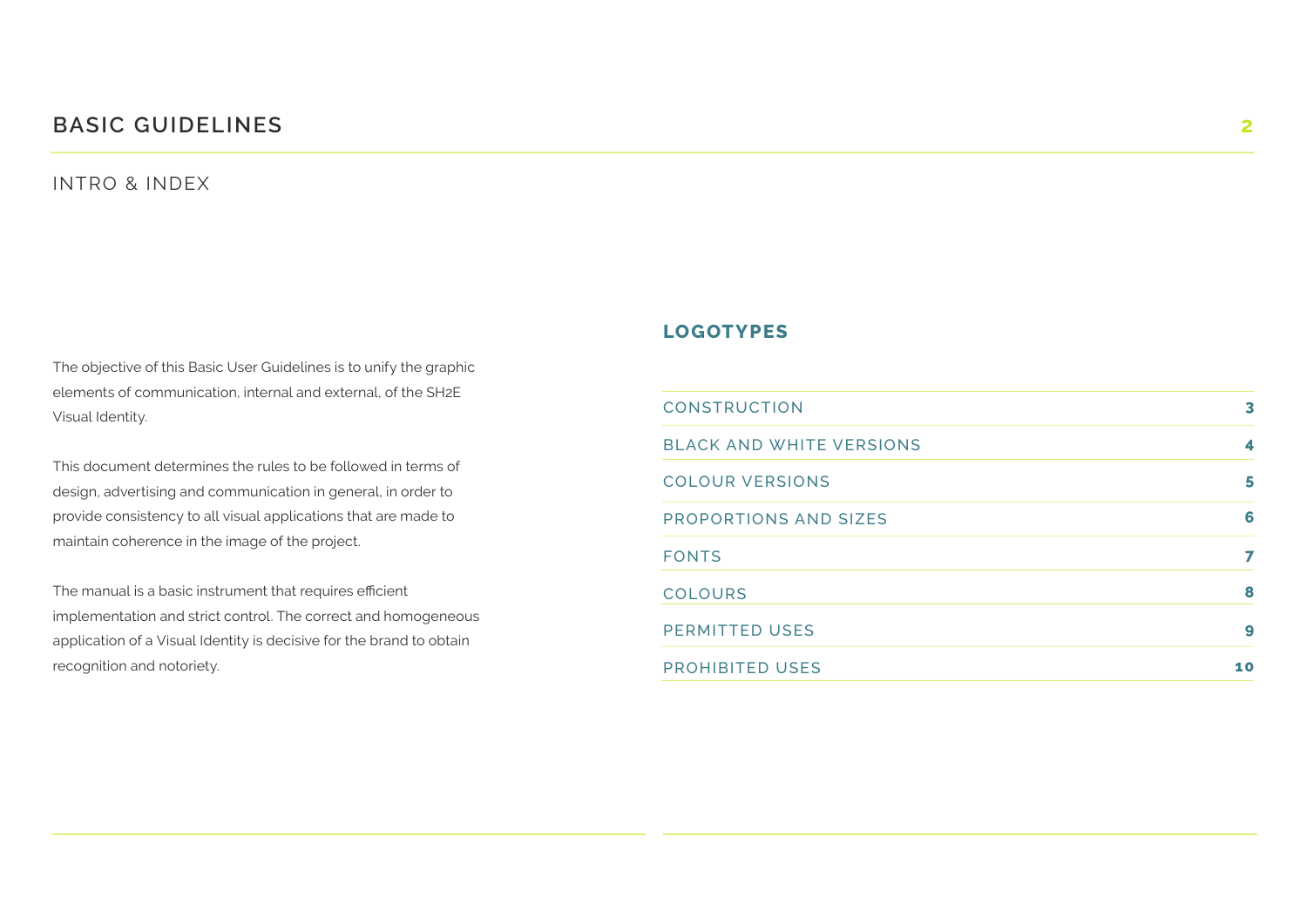**FULL LOGOTYPE 3**

CONSTRUCTION



POSITIVE B/W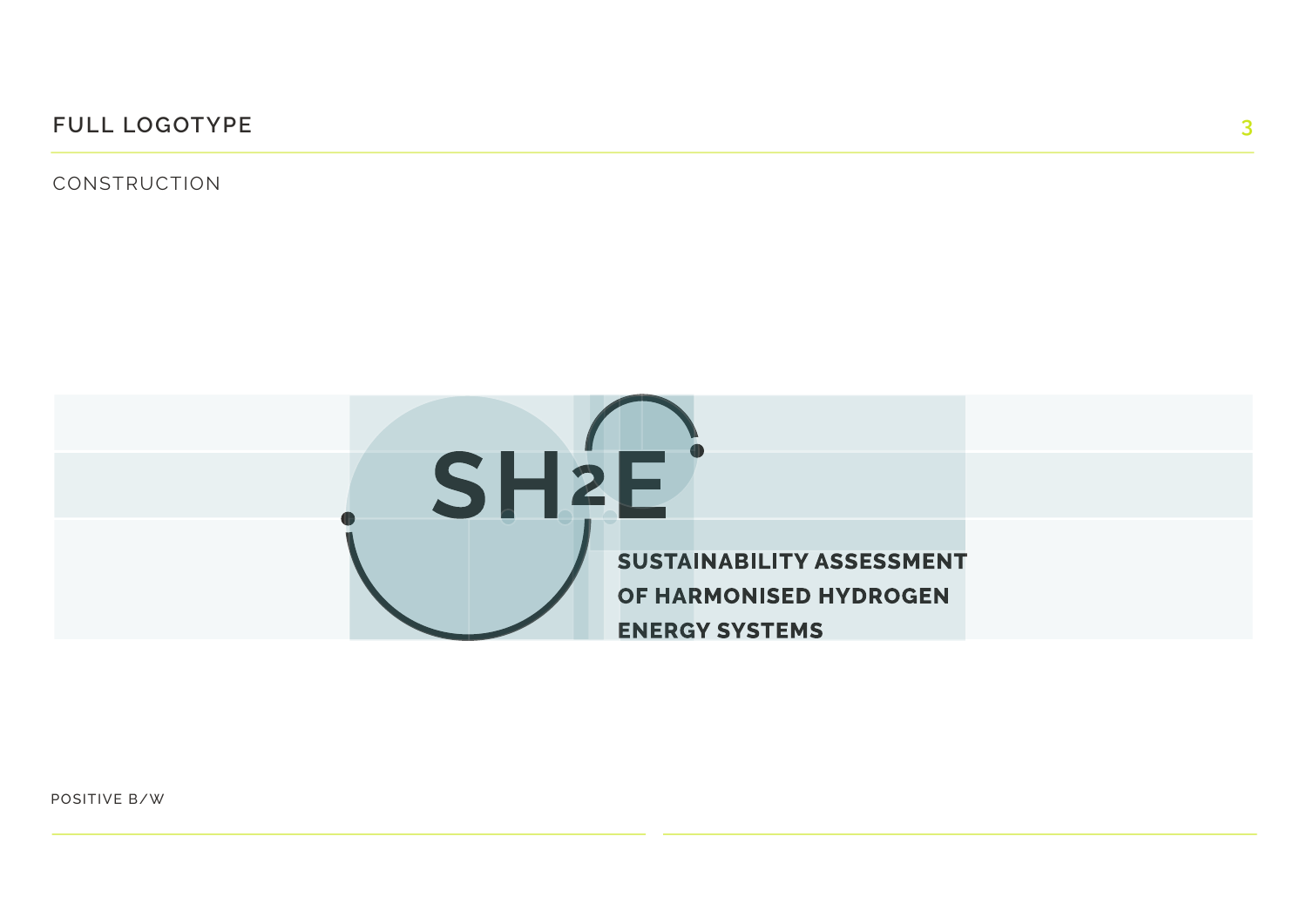B/W VERSIONS





POSITIVE B/W

POSITIVE + DESCRIPTION B/W



NEGATIVE B/W

NEGATIVE + DESCRIPTION B/W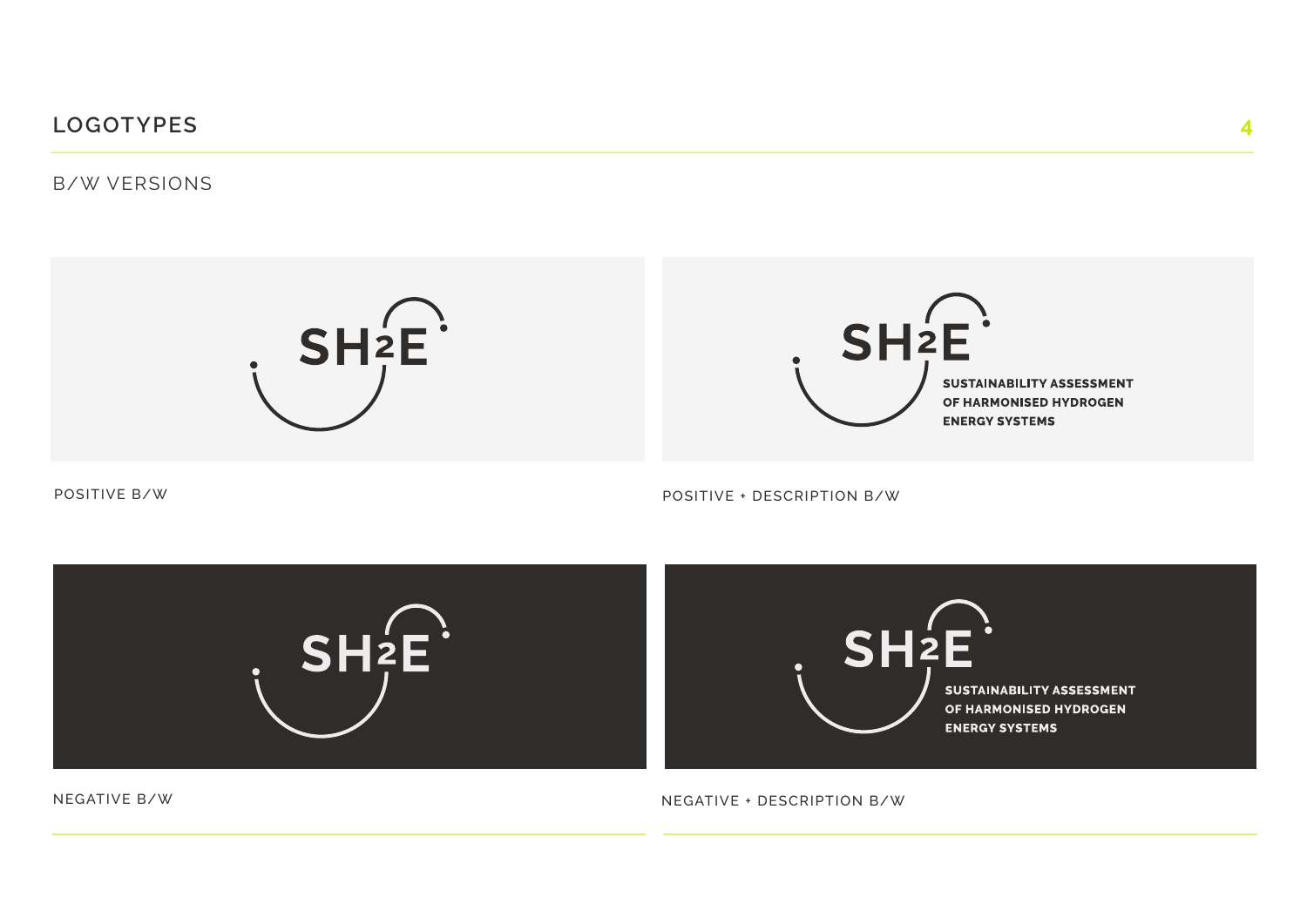COLOUR VERSIONS





POSITIVE COLOUR

POSITIVE + DESCRIPTION COLOUR



NEGATIVE COLOUR

NEGATIVE + DESCRIPTION COLOUR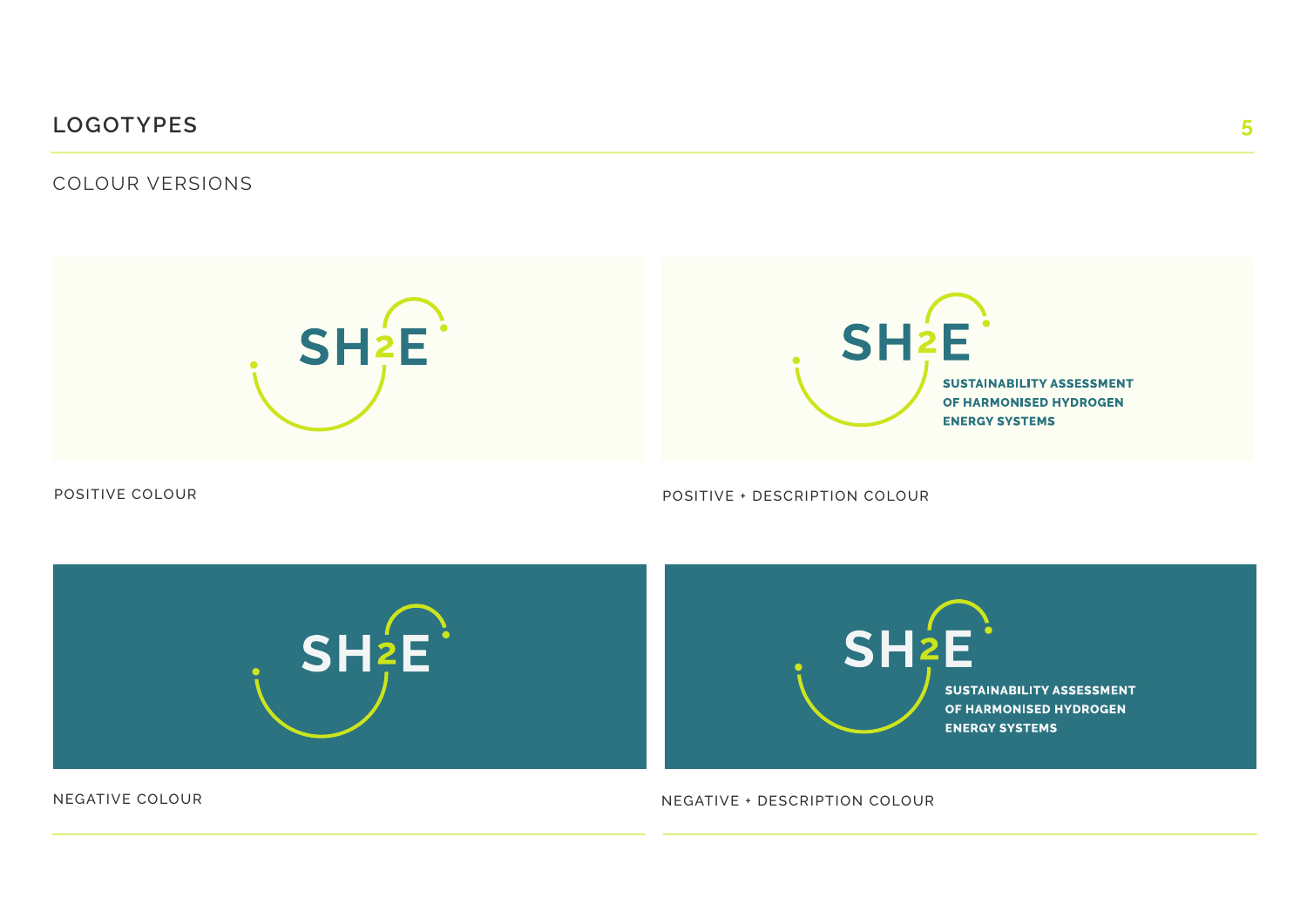PROPORTIONS & SIZES



RESPECT AREA RESPECT AREA RESPECT AREA RESPECT AREA RESPECT AREA RESPECT AREA





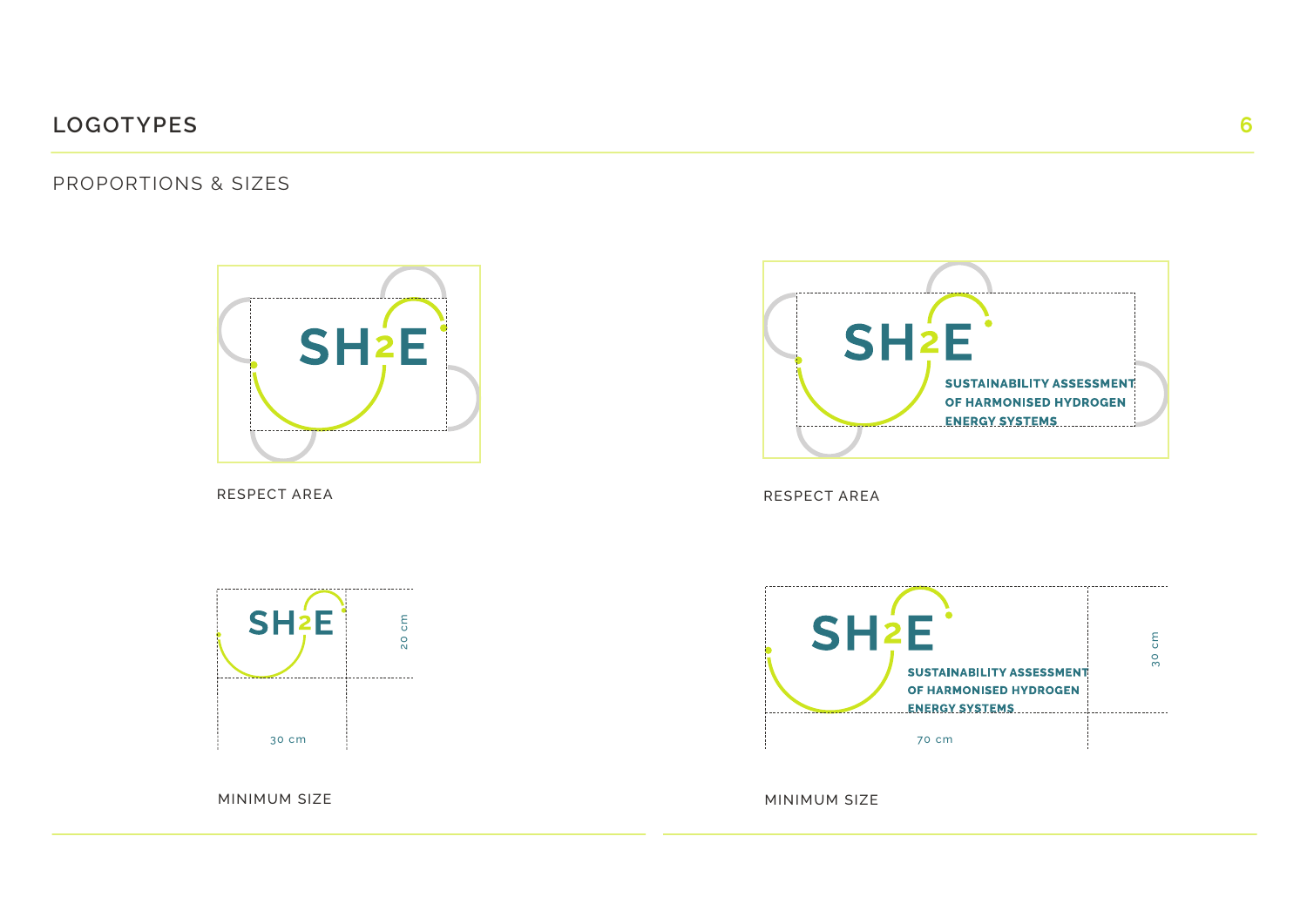FONTS



RALEWAY REGULAR Google Font

USO > Textos corridos UPPERCASE & SMALLER CASE TRACKING > 0

Abcdefghijklm Nopqrstuvwxyz 1234567890

RALEWAY MEDIUM Google Font

USO > Textos corridos UPPERCASE & SMALLER CASE TRACKING > 0

Abcdefghijklm Nopqrstuvwxyz 1234567890

**RALEWAY BOLD Google Font**

**USO > LOGOTYPE UPPERCASE TRACKING > 50**

**ABCDEFGHIJKLM NOPQRSTUVWXYZ 1234567890**

**RALEWAY EXTRA BOLD Google Font**

**USO > DESCRIPTION UPPERCASE TRACKING > 50** 

**ABCDEFGHIJKLM NOPQRSTUVWXYZ 1234567890**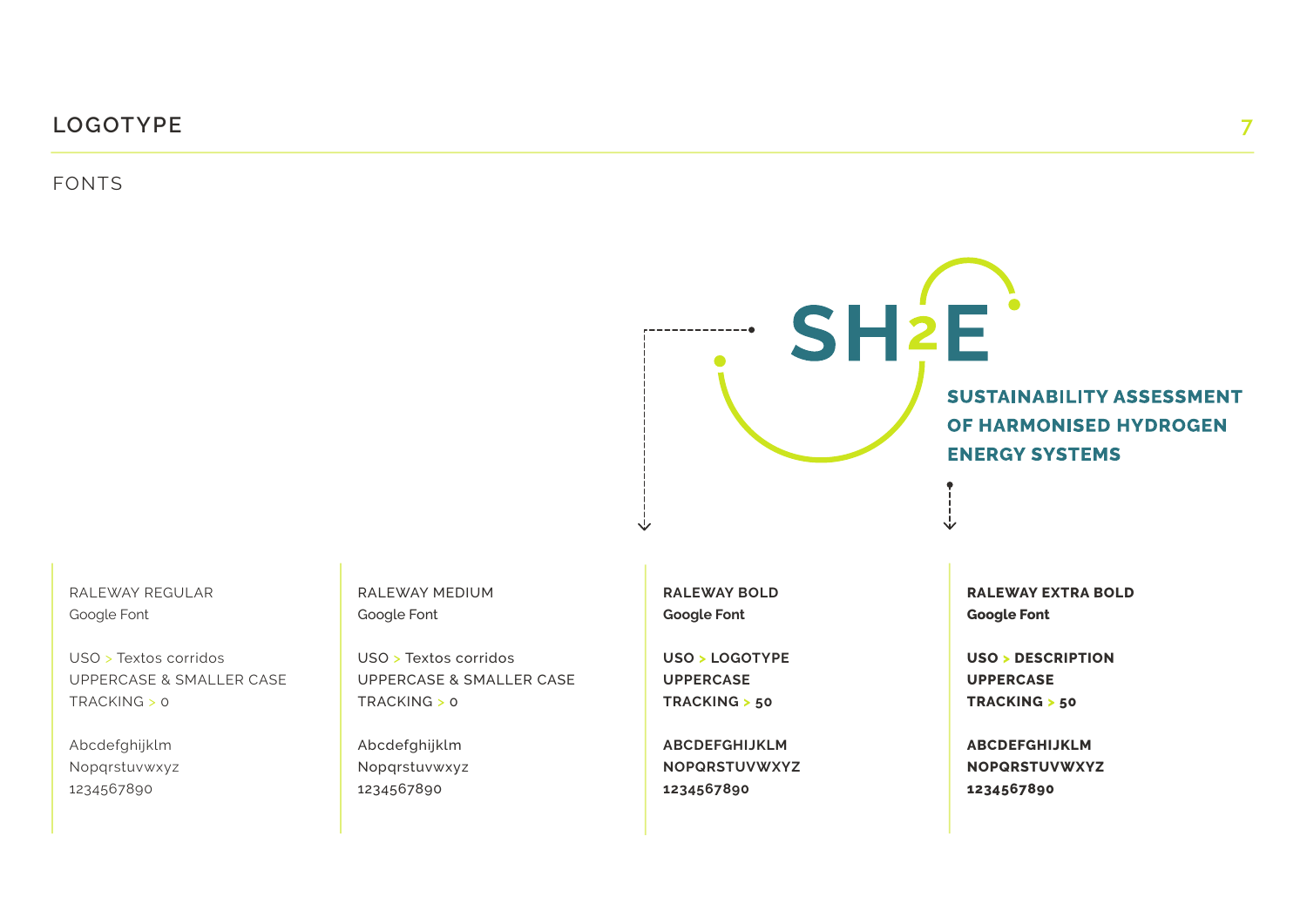#### COLOURS



**SECONDARY COLOUR** 90% - 5%

PANTONE BLACK C

CMYK % 61 61 61 74 RGB % 044 041 038 HTML # 2c2926

**MAIN COLOUR** 100% - 5%

PANTONE 7474 C

CMYK % 85 33 39 18 RGB % 000 116 130 HTML # 007482

**MAIN COLOR** 100% - 5%

PANTONE 396 C

CMYK % 20 00 94 00 RGB % 221 221 011 HTML # dedd0b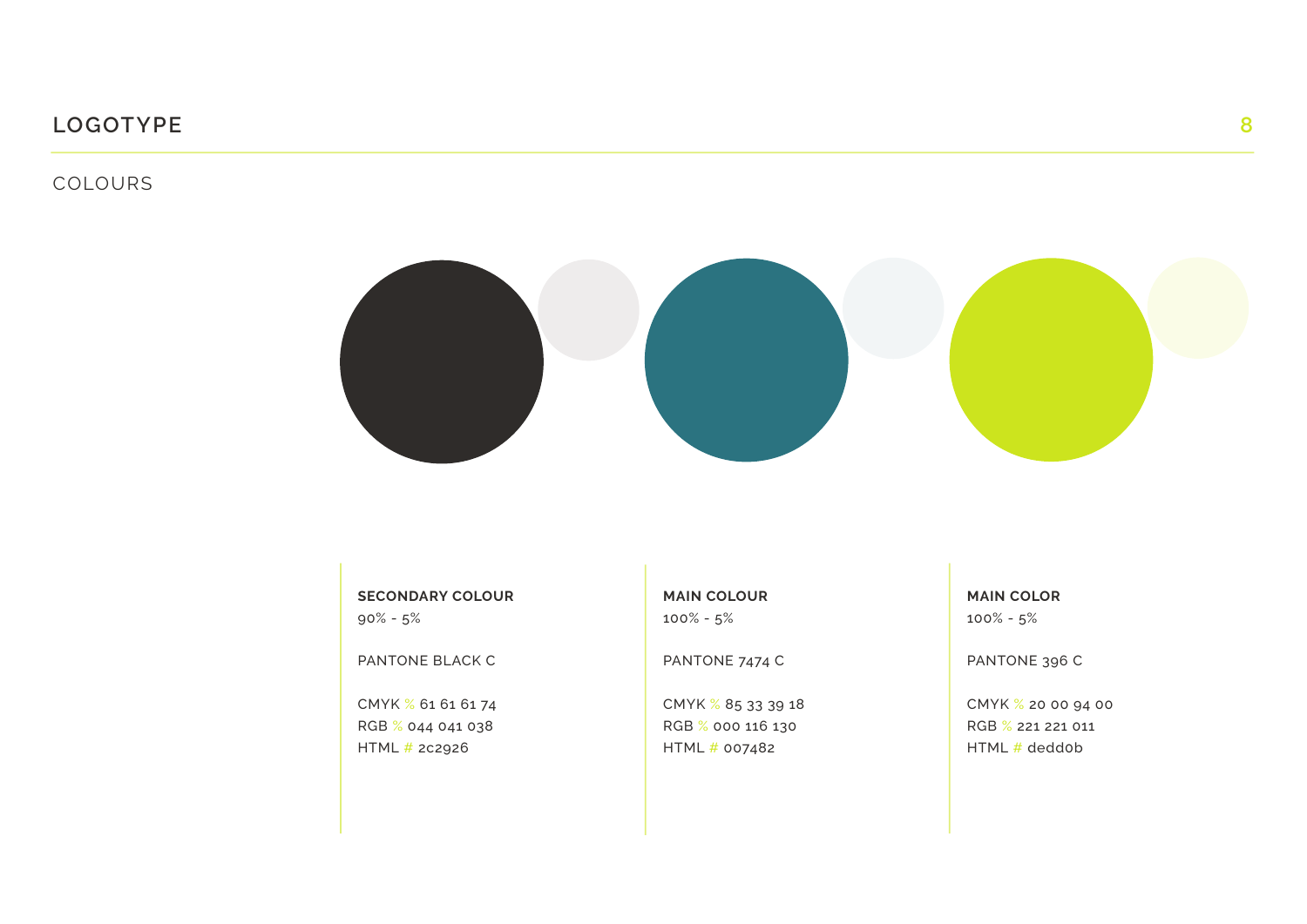#### PERMITTED USES





SECONDARY COLOR AT 90% OVER MAIN COLOR

SECONDARY COLOR AT 90% OVER MAIN COLOR AT 5%



MAIN COLOR AT 5% OVER THE SAME MAIN COLOR AT 100%

MAIN COLOR AT 5% OVER SECONDARY COLOR AT 90%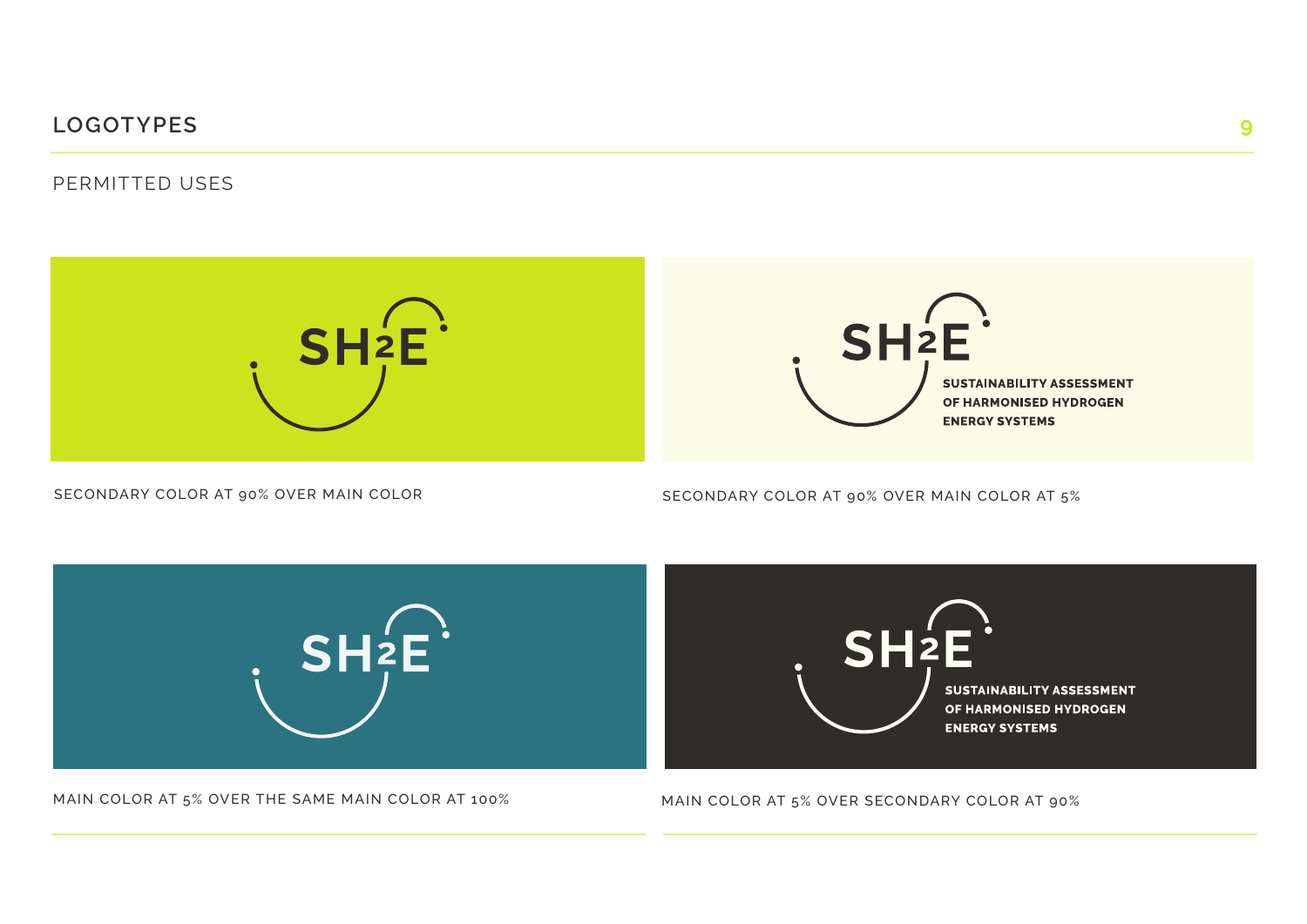PROHIBITED USES



USES OF OTHER COLORS OR REMOVAL OF PARTS OF THE LOGO

USES OF OTHER COLORS OR CONSTRUCTION MODIFICATION



USES OF OTHER COLORS OR CHANGES IN THE LOGO



**SUSTAINABILITY ASSESSMENT** OF HARMONISED HYDROGEN **ENERGY SYSTEMS** 

USES OF OTHER COLORS OR CHANGING SIZES